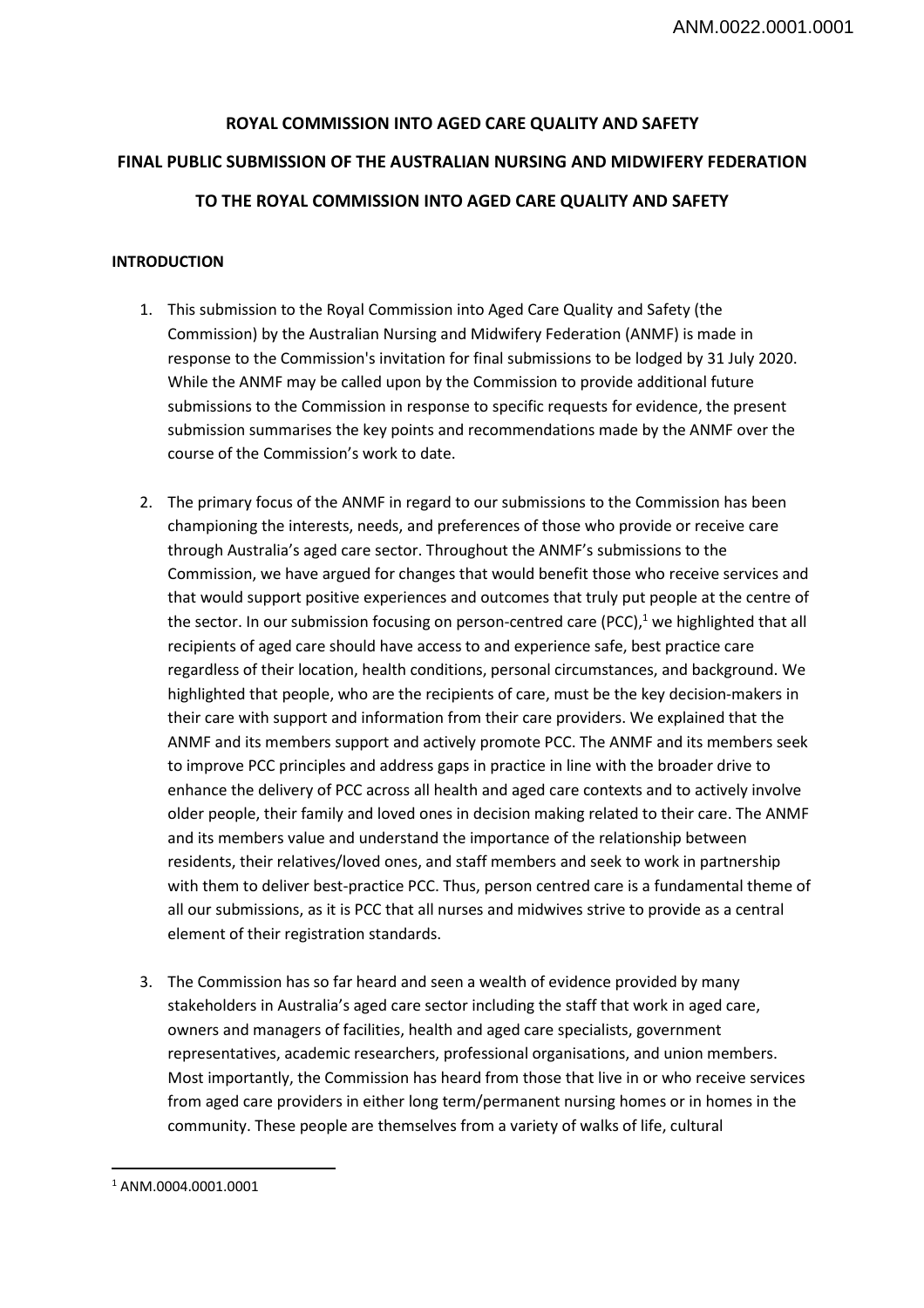circumstances, social, spiritual, and linguistic groups, and socioeconomic backgrounds. Many of these people have been older Australians and some younger people who reside in nursing homes. Many have told their stories (their own, or those of their family members and loved ones) and contributed their perspectives regarding the state of Australia's aged care sector. This evidence, and that which has been provided by others have so far led to the Commission's interim report titled 'Neglect'; a report that unequivocally highlights the clear need for sector-wide reform, the shameful state of Australia's aged care sector, and shocking conditions experienced by many people engaged in the system both as recipients of aged care services and as staff who work there.

4. The Commission's interim report describes, in the Commission's words, an aged care system that:

*"*[F]*ails to meet the needs of our older, often very vulnerable, citizens. It does not deliver uniformly safe and quality care for older people. It is unkind and uncaring towards them. In too many instances, it simply neglects them."* <sup>2</sup>

- 5. The ANMF suggests that the Commission could give consideration to releasing its final report in two parts; the first part of the report could be entitled 'Shame' and the second part, 'Hope'. Here, shame refers to the confronting evidence before the Commission of inadequate care and a system not fit for purpose. It also refers to the wealth of past reports and inquiries commissioned by various governments and bodies over many years that have repeatedly found similar undeniable evidence for the systemic and persistent problems in Australia's aged care sector and made recommendations that have as yet largely not been acted upon. Australia's current aged care sector, and the absence of any real efforts to effectively respond and correct the systemic problems of neglect that persist within it are certainly a cause for shame and even more so if we continue to fail to respond.
- 6. The evidence before the Commission must be recorded, marshalled, and acted upon to champion an irrefutable case for change. The Commission has before it the opportunity to make recommendations based on the evidence it has received that will give hope to a sector that is dire need of reform.
- 7. Hope, the second part of the Commission's final report could then signpost the specific proposals for change and the promising evidence before the Commission of instances of good practice that demonstrate the current and potential scope for a world class aged care system that values, cares for, and promotes the health and wellbeing of the people for whom it exists to serve and that support it through money from their own pockets and taxes. 'Hope' is the light at the end of the dark tunnel that much of Australia's aged care system currently finds itself in. 'Hope' is a commitment to improving the sector, responding to the evidence, and facilitating the adoption of a system that truly has at heart, the provision of high quality and safe care to our elderly that is appropriate, sustainable, and economically feasible for every person to access in a way that meets their needs and

 $\overline{a}$ 

<sup>&</sup>lt;sup>2</sup> Extract from Interim Report 1 A Shocking Tale of Neglect page 1: https://agedcare.royalcommission.gov.au/sites/default/files/2019-12/interim-report-foreword.pdf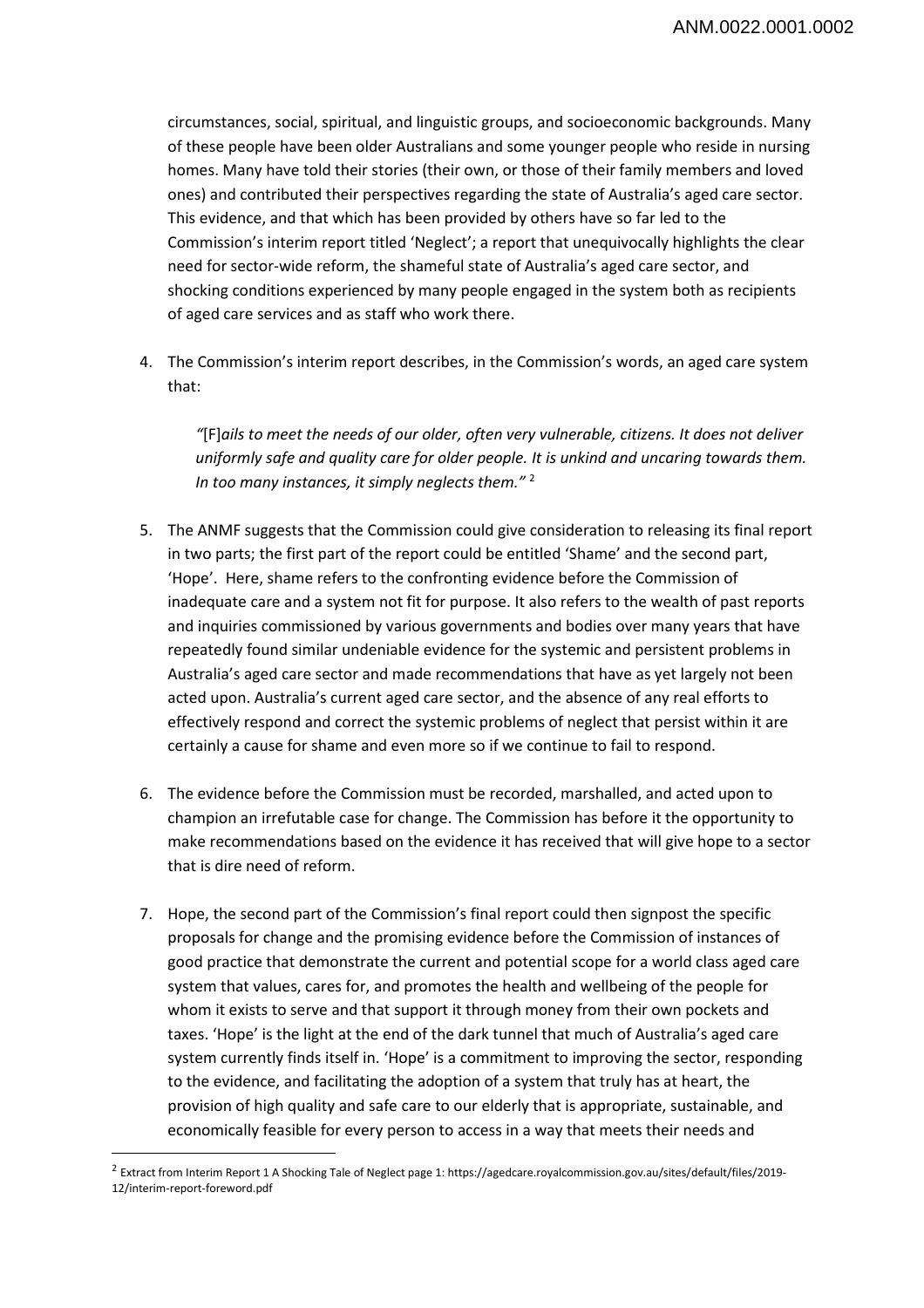preferences for care. A system that values and recognises the contributions of its workforce and rewards commitment and best-practice care with equitable remuneration and safe, supportive working conditions. It is through the Commission's work and the recommendations it puts forward that Australia, as one of the most affluent and developed nations in the world, could possess an aged care system that stands as an example to others and represent how we as a society value our older people and those that provide care for them towards the end of their lives.

- 8. The ANMF has previously provided numerous submissions and a significant amount of evidence to the Commission. That material has been responsive to the themes and topics identified by the Commission itself in the course of its work. To date, the ANMF has contributed substantial submissions and witness evidence and participated in round table discussions, workshops and hearings in respect of almost all the topics of the Commission's inquiries on issues ranging across residential and in home aged care, clinical care, dementia, person-centred care, advance care planning, palliative services, flexibility of aged care, aged care in regional, rural and remote areas, regulation, safety and quality, younger people and diverse community members in aged care, workforce, interfaces between the healthcare system and aged care and aged care program redesign.
- 9. This present submission identifies the critical themes and priorities that the ANMF recommends to the Commission should be addressed in the Commission's final report. The submission does so through reference to the submissions and material already lodged with the Commission thereby providing a guide or index to the ANMF's position. In this final submission we highlight key recommendations that we submit are vital to addressing the significant issues brought to light throughout the Commission's proceedings and that we believe the Commission should themselves recommend to realise safe, quality care that all Australians deserve as they grow older.

## *RECOMMENDATION 1: MANDATED MINIMUM STAFFING LEVELS AND SKILLS MIX*

- **10. The ANMF recommends that nursing homes must ensure residents receive an average of 4.3 hours of care per day delivered by a mandated minimum skill mix of 30 percent registered nurses (RN), 20 percent enrolled nurses (EN), and 50 percent personal care workers (PCW).**
- 11. The ANMF urges the Royal Commission to support and adopt our recommendation that nursing homes should *at a minimum* be staffed to provide, on average, each resident with 4.3 hours (258 minutes) resident care hours per day (RCHPD) inclusive of 77 minutes of RN RCHPD, 52 minutes of EN RCHPD, and 129 minutes of PCW RCHPD. Nursing homes that provide this would achieve a five-star staffing rating according to the US's Nursing Home Compare (NHC) Rating System. The ANMF notes that this would be achievable with a mandated minimum skills mix of 30 percent RNs, 20 percent ENs, and 50 percent PCWs and that this recommendation also includes the need to ensure that at least one RN is present on each shift. As we have done previously, we highlight that this recommendation does *not* include necessary RCHPD provided by staff other than nurses and PCWs, which would need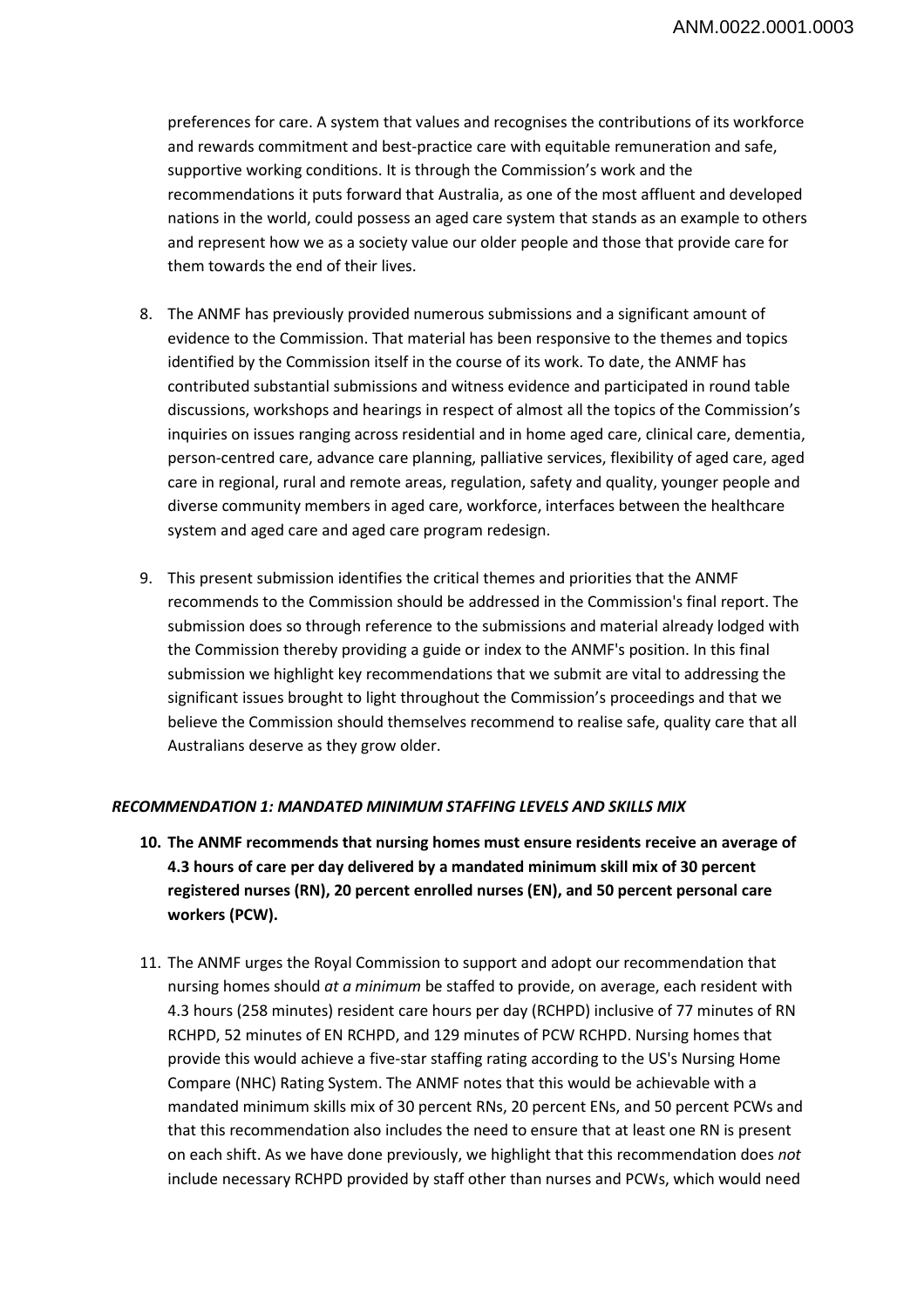to be added to the average 4.3 hours of care that should be provided to each resident. The Commission has heard that that all residents should receive at least 22 minutes of allied health care per day, and while the ANMF agrees that this should be recommended and may be the basis for further improvements, the evidence for this figure is not conclusive and thus may not truly capture the extent of allied health care needs of all residents.

- 12. In regard to the NHC Rating System, the ANMF has highlighted its position that any rating less than five stars cannot confirm that residents would receive an adequate amount of care from a suitably sized workforce with the right skills mix. As the ANMF has explained, none of the possible four-star ratings meet the ANMF's evidence-based assessment of the time and skills mix needed to deliver safe and quality care to the average resident of a nursing home. If a rating system were to be adopted in line with the NCH Rating System, the ANMF submits that the appropriate and necessary rating to deliver quality and safe care to residents of nursing homes is a five-star rating.3
- 13. Throughout its submissions, the ANMF has consistently recommended the implementation of mandated minimum staffing levels and skills mix in nursing homes as a critical and necessary action to addressing the widespread delivery of substandard care throughout the aged care sector.
- 14. In Counsel Assisting's Submissions on Workforce,<sup>4</sup> the ANMF was pleased to note the conclusion that:

*'the most efficacious way of ensuring high quality and safe aged care in a residential setting is by imposing requirements on the providers of that care to have a minimum number of care staff in a mix that takes account of the care needs of their residents.'5*

- 15. As the ANMF has previously noted in its response to the Counsel Assisting's Submissions on Workforce; closely bound to mandated staffing levels and skills mix is the acknowledgement that it is necessary to improve the working lives of all workers in aged care in order to deliver safe and quality care.<sup>6</sup>
- 16. The ANMF welcomed Counsel Assisting's recommendation that 'an approved provider of a residential aged care facility should be required by law to have a minimum ratio of care staff to residents working at all times' and is pleased to see that the recommended ratio 'should be set at the level that is necessary to provide high quality and safe care to residents.<sup>'7</sup>
- **17. The ANMF recommends that nursing homes must ensure the provision of at least 54 minutes of RN care per day to each resident included within at least 180 total minutes of care provided by RNs, ENs, and PCWs.**

 $\overline{\phantom{a}}$ 

<sup>3</sup> ANM.0018.0001.0008 [AWF.650.00108]

<sup>4</sup> RCD.0012.0061.0001

<sup>5</sup> IBID [68].

<sup>6</sup> ANM.0001.0001

<sup>7</sup> RCD.0012.0061.0001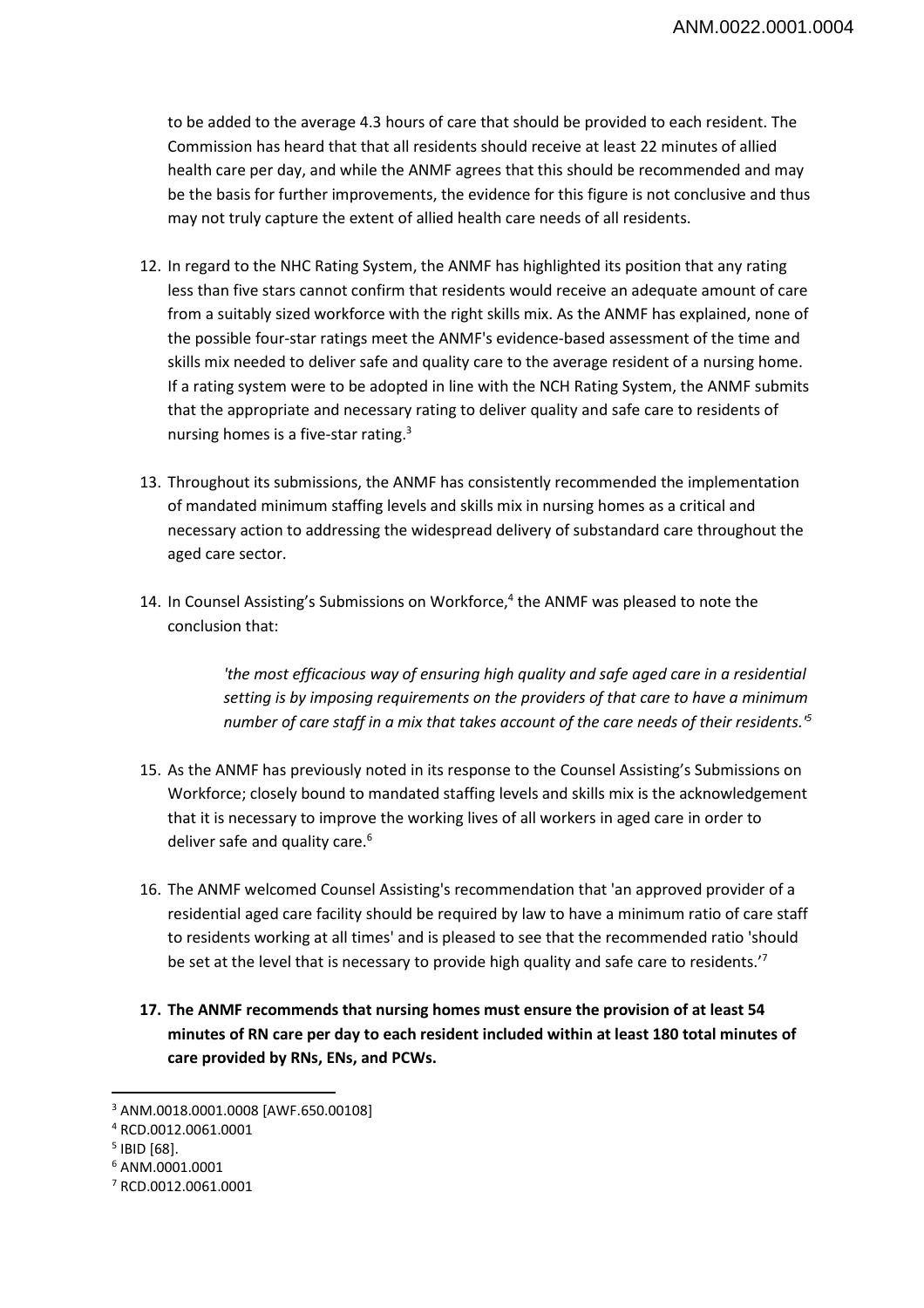- 18. Along with our recommendation regarding mandated minimum staffing levels and skills mix, we also recommend that every resident must receive *at least* 54 minutes of RN care per day and *at least* 180 minutes of care provided by RNs, ENs, and PCWs. Again, this does not include the additional care that many residents will need to be provided by other direct care staff such at allied health professionals, specialists, and general practitioners etc.
- 19. Beyond the primary goal of mandated minimum staffing levels and skills mix to improve the care provided to residents of nursing homes to underpin better outcomes, greater wellbeing, and the provision of restorative care, throughout many of its submissions the ANMF has also brought evidence to the Commission to demonstrate that implementing this action would benefit the sector in a number of other ways. Mandated minimum staffing levels and skills mix would be an effective and important approach to addressing the poor track record of the sector regarding the attraction and retention of staff – particularly nursing staff. Mandating minimum staffing levels and skills mix also addresses issues regarding; interfaces with the health sector and handover to other health professionals, the provision of PCC to residents, engagement with family members and loved ones, supporting the capacity for nursing homes to offer better quality clinical placement positions for student nurses, and ensuring better occupational health and safety and workplace conditions for staff members who are less likely to be overwhelmed by unfeasible workloads.
- 20. Recommendations and evidence put before the Commission in regard to mandated minimum staffing levels and skill mix have been submitted by the ANMF across the range of our submissions.
- 21. In submission ANM.0002.0001.0001 Aged Care in the Home, March 2019 we advocated for the implementation of mandatory staffing levels and skill mix in relation to high levels of workload stress, a lack of staff and support, unreasonable demands on staff, lack of appropriate skills in the workforce, and a lack of time to care.
- 22. In submission ANM.0003.0001.0004 Residential Dementia Care, May 2019 [AC 19/965]we advocated for the implementation of mandatory staffing levels and skill mix in support of the care requirements of those who suffer from dementia and inappropriate care that stems from a lack of staff and expertise such as the use of physical and chemical restraints.
- 23. In submission ANM.0004.0001.0004 Person Centred Care, June 2019 we advocated for the implementation of mandatory staffing levels and skill mix in support of the delivery of person-centred care, advanced-care planning and palliative care. In an environment underresourced and under skilled, the ability for nurses and personal care workers to deliver this care is impacted.
- 24. In submission ANM.0005.0001.0001 Aspects of care in residential, home, and flexible aged care programs, rural and regional issues for service delivery of aged care, and quality of life for people receiving aged care, July 2019 the ANMF identified the lack of mandatory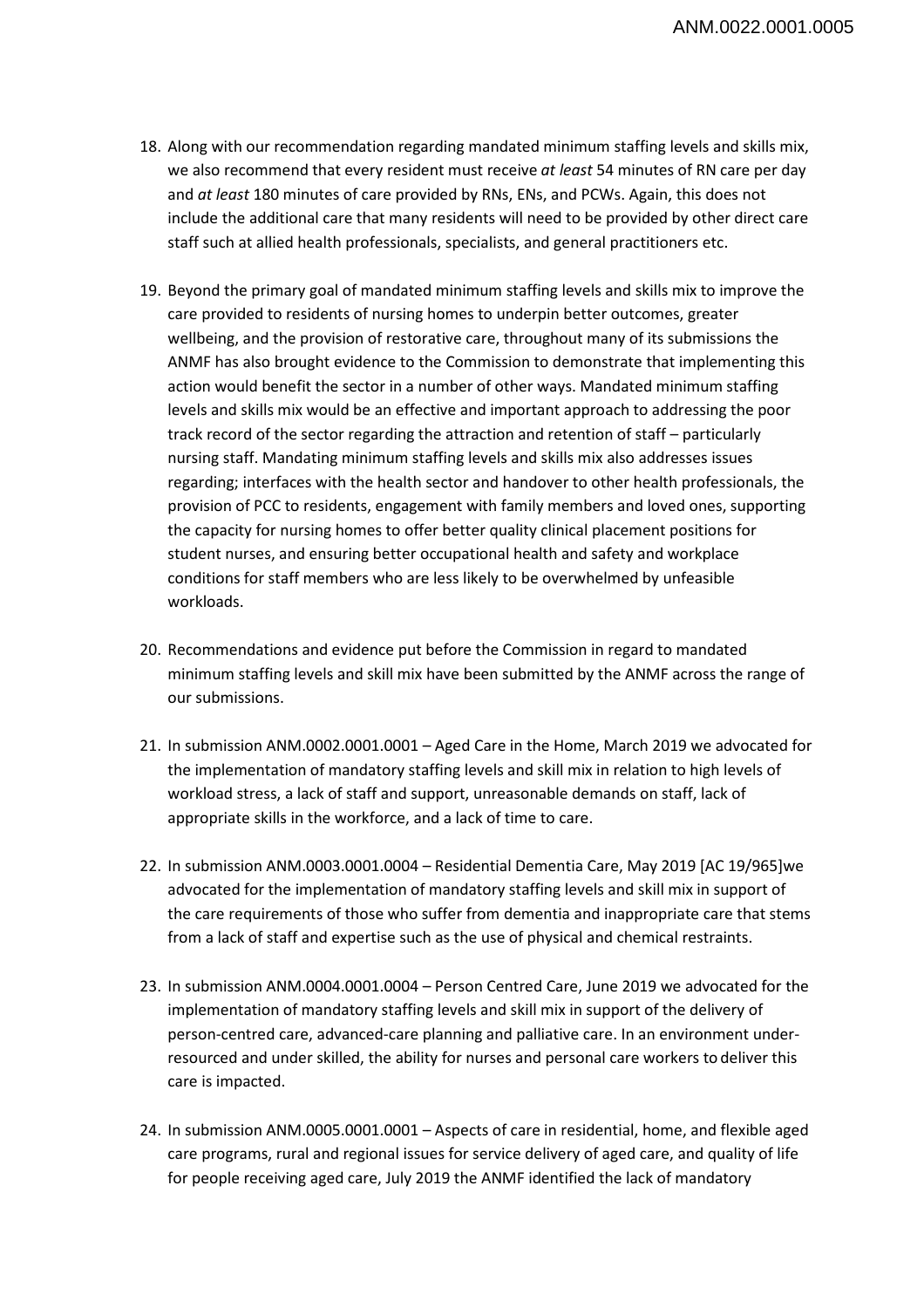minimum staffing levels and skill mix as a key contributor to the delivery of substandard care throughout the aged care sector, an impact felt more prominently through rural, regional and remote areas.

- 25. In submission ANM.0006.0001.0001 Regulation of quality and safety in aged care and how aspects of the current system operate, different approaches to regulation (including in other sectors) and how regulations and oversight of quality and safety in aged care can be improved, August 2019 the ANMF advocated for the inclusion of mandatory minimum staffing levels and skills mix in the *Aged Care Act 1997*, indicating that without legislation appropriate staffing will not occur throughout the sector and other measures implemented to improve the quality of the delivery of care will fall short.
- 26. In submission ANM.0012.0001.0001 Diversity in aged care, October 2019 [AWF.600.01309] the ANMF advocated for the implementation of mandatory minimum staffing levels and skill mix, although there is a varied and diverse population that engages with aged care, and subsequently there is a diverse range of requirements in education, resources and capability, without an appropriate number of staff and skill mix, appropriate attendance to the diverse care requirements of this population is not ensured.
- 27. In submission ANM.0013.0001.0001 Aged care workforce, October 2019 [AWF.600.01307]the ANMF advocated for mandatory minimum staff levels and skill mix noting appropriate levels of staffing in the workforce as being crucial to ensuring a viable and sustainable workforce, notably contributing to worker retention.
- 28. In submission ANM.0014.0001.0001 Aged care in regional and remote areas, November 2019 [AWF.600.01356] the ANMF advocated for mandatory minimum staff levels and skill mix particularly as they pertain to ensuring the appropriate delivery of care within rural, regional and remote areas. Particularly in the context of Multi-Purpose Services.
- 29. In submission ANM.0016.0001.0001 Interfaces between the aged care and the health care system, December 2019, the ANMF advocated for mandatory minimum staffing and skill mix ratios noting in particular where the inappropriate delivery of health care in the aged care sector places pressure on the acute tertiary hospital sector, and results in cost shifting from the provider to the public health system.
- 30. In submission ANM.0018.0001.0001 [AWF.650.00108] In response to the counsel assisting's submissions on workforce, March 2020, the ANMF supported Counsel Assisting's view that the most efficacious way of ensuring high quality and safe aged care in a residential setting is by imposing requirements on the providers of that care to have minimum numbers of care staff in a mix that takes account of the care needs of their residents.
- 31. Other considerations have also been put forward in regard to mandatory minimum staffing levels and skill mix in relation to Professor Eagar's Wollongong report and the proposed use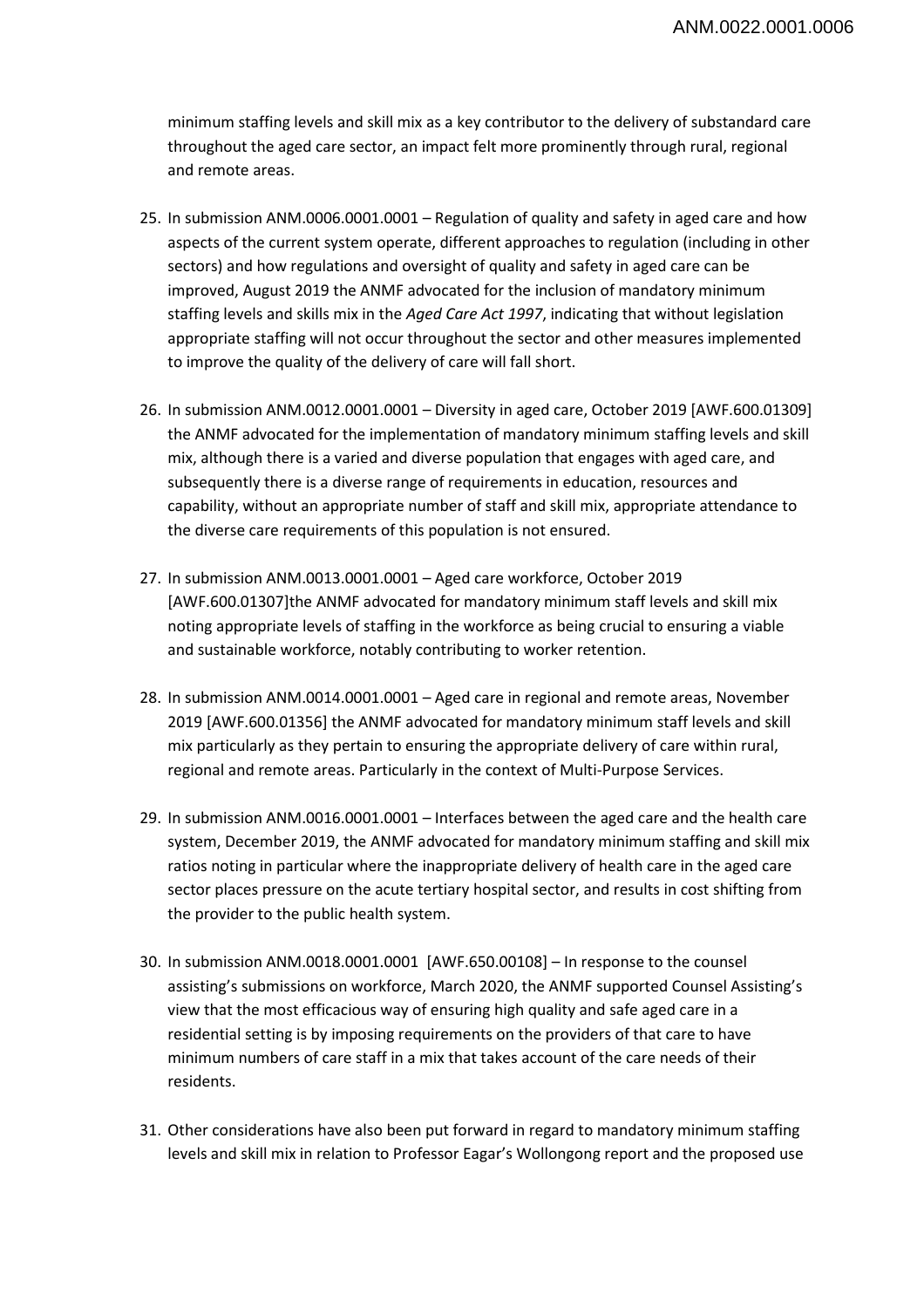of a US style nursing home compare star rating system.<sup>8</sup> As noted above, whilst informative to those engaging with the aged care sector, the implementation of a star rating system alone will not ensure the safe and appropriate delivery of care. The star rating system is a rating system only and not a staffing model (See Exhibit 11-1, Tab 176, RCD.9999.0231.0011).

- 32. Finally, the COVID-19 pandemic has served to highlight the vulnerability of aged care residents and demonstrated that peripatetic servicing of clinical and health needs in nursing homes simply does not work. In in our most recent submission to the Commission regarding to the Australian aged care sector's response to the ongoing COVID-19 pandemic,<sup>9</sup> the ANMF highlighted that now more than ever, the need for mandated minimum staffing levels and skills mix is clear.
- 33. The ANMF strongly urges the Commission to take up our recommendations regarding mandated minimum staffing levels and skills mix as the cornerstone upon which all other actions to address the systemic problems and neglect prevalent in Australia's aged care sector rely. Without the right number of the right staff to provide care to our most vulnerable older Australians, it is unlikely that the implementation of any other interventions will be successful or effective.

# *RECOMMENDATION 2: LEGISLATED REQUIREMENTS FOR CLINICAL GOVERNANCE, LEADERSHIP & EXPERTISE*

- 34. A considerable portion of the evidence provided to the Commission, and to the plethora of inquiries and investigations commissioned by various governments and authorities over many years, has exposed a lack of clinical governance, leadership and expertise across the aged care sector as a key contributor to the failures of care recognised by the Commission in its interim report, '*Neglect'*.
- 35. The ANMF, among others, has submitted that the approach, and even insistence, from many providers across the sector that their responsibility to the elderly is to provide only a 'home', with various home-like supports, is misguided at best and neglectful at worst. Evidence to the Commission has emphasised the reasons for people moving into residential aged care facilities are generally triggered by one or more health incidents resulting in needs, which are complex, multiple and interacting, rather than life-style choices. This has also been submitted to the Commission by aged care residents themselves (See Exhibit 3-1, WIT.0107.0001.0001 (Mitchell). However, the approach of providers, as above, has resulted in a refusal to acknowledge the complex health needs of many elderly people, most particularly those living in nursing homes. This had led, in turn, to those needs going unmet

 $\overline{\phantom{a}}$ 

<sup>8</sup> Eagar K, Westera A, Snoek M, Kobel C, toggle C, Gordon R. 2019. How Australian residential aged care staffing levels compare with international and national benchmarks. Centre for Health Service Development, Australian Health Services Research Institute, University of Wollongong 9

<sup>&</sup>lt;sup>9</sup> ANM.0020.0001.0001 [AWF.600.01786]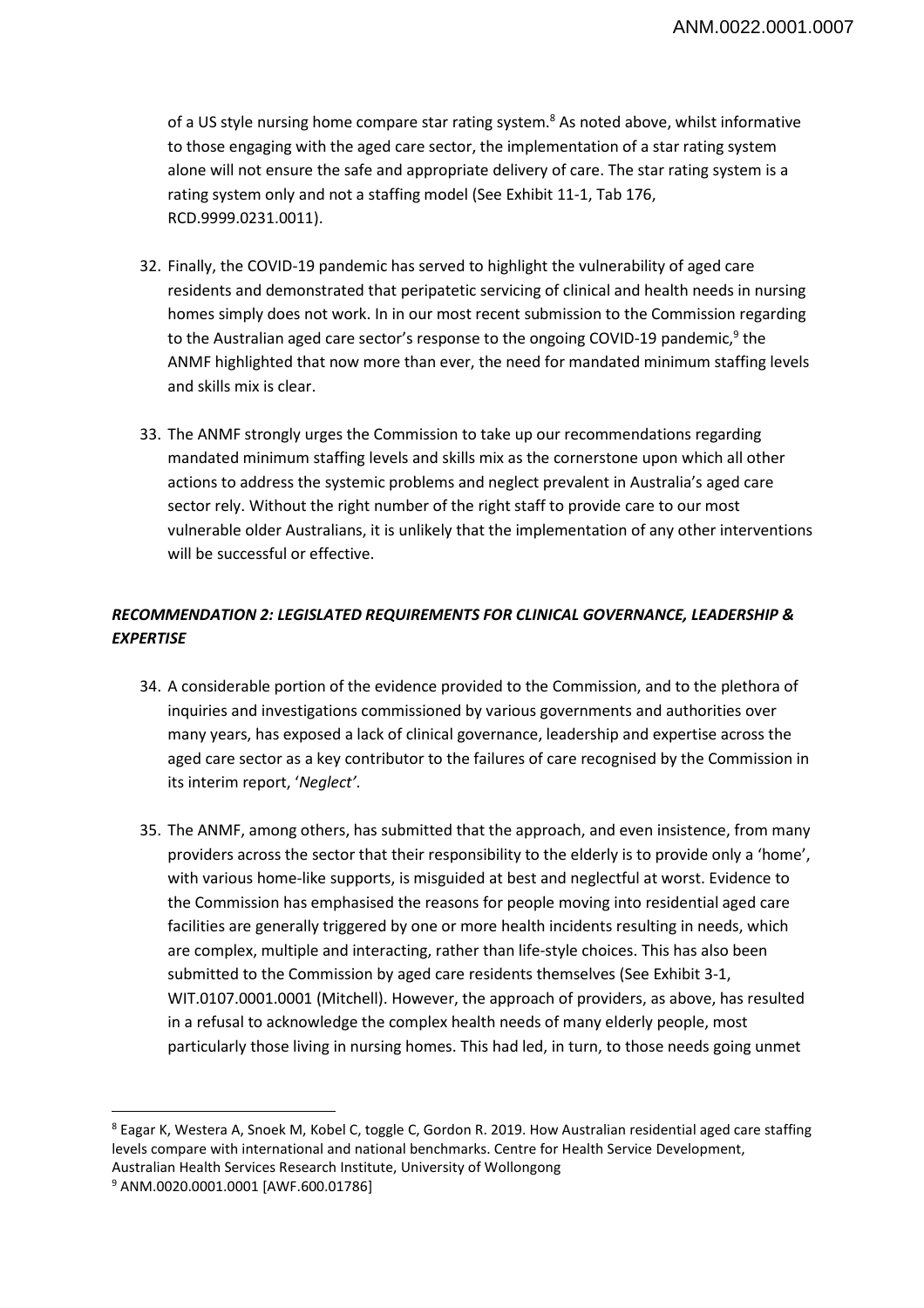and, ultimately, to pain, suffering, preventable illness, conditions and even death (See Exhibit 3-70, WIT.0115.0001 (Ibrahim)).

- 36. Clinical governance at a standard that ensures appropriate clinical leadership and expertise is available and effective across all levels of the aged care sector is critical. It would enable recognition and management of those needs and assist in avoiding the pain and distress caused for the elderly and their families that has been presented to the Commission by many witnesses.
- 37. However, the capacity for effective clinical governance is sorely lacking in the aged care sector at present. Providers are largely led by people who have little to no expertise or experience in health or aged care but tend to have backgrounds in finance, accounting and banking, small and large corporations, and hotel and hospitality services. The ANMF has argued that while these skillsets add value, particularly at board level, and contribute to effective corporate governance of the sector, they are not effective in ensuring clinical governance. Indeed, they suggest that the priorities of the sector's operators are primarily financial.
- 38. Clinical governance must become an essential element of the overall organisational governance of any nursing home. It is both a provider responsibility and regulator responsibility to ensure effective clinical governance is in place to ensure the safety and wellbeing of aged care recipients. A local clinical governance framework, which establishes how clinical quality and safety infuses all aspects of the operations of care and influences nursing home culture; how it is led and managed; workforce profile and skillset; systems, policies and procedures; the built environment and other infrastructure, should be guaranteed at every nursing home.
- 39. However, at present the Aged Care Quality and Safety Commission, despite its attempts to promote the importance of clinical governance, notes it as a feature that providers 'should' rather than 'must' have in place<sup>i</sup>. It is evident that clinical supervision has not been clearly articulated through legislation, nor evaluated effectively through regulation. This has led to large scale failures to safeguard aged care recipients, as demonstrated in the evidence given by residents and their families to the Commission. Systemic clinical governance must be embedded in the functions of the regulator.
- 40. The ANMF, among others, has submitted that there is an urgent need to improve clinical governance across Australia's aged care sector at many levels; from Providers' boards, governments, departments of health and aged care, to each individual aged care facility and point of care delivery. Effective clinical governance, which ensures the delivery of safe and quality care would necessarily include mandated minimum staffing levels and skills mix.
- 41. The ANMF recommends that the aged care sector must have legislated requirements to demonstrate quality clinical governance through effective clinical leadership and expertise at all levels.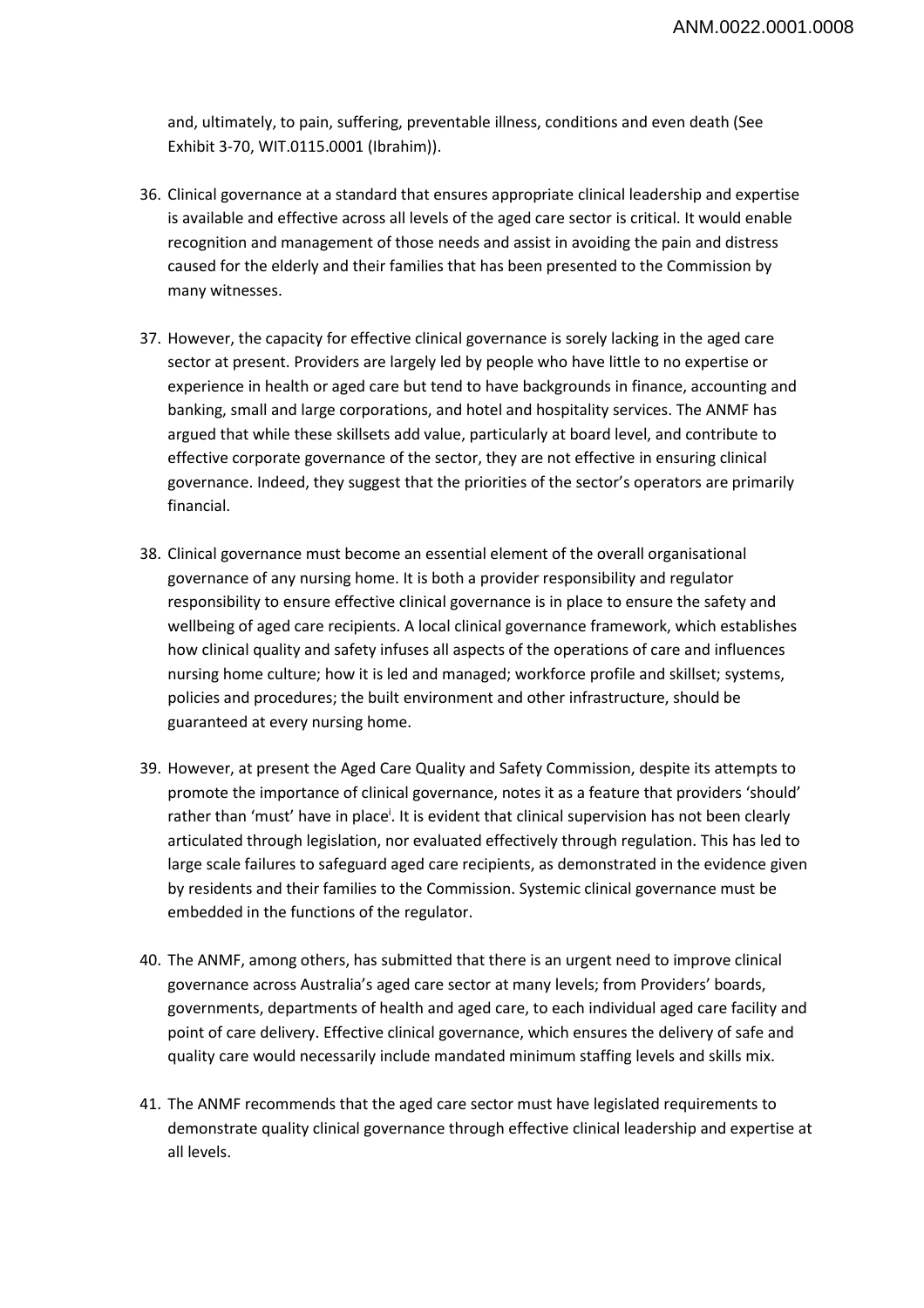- 42. Recommendations and evidence put before the Commission in regard to the need for effective clinical governance have been submitted by the ANMF across the range of our submissions.
- 43. In submission ANM.0003.0001.0001 Residential Dementia Care, May 2019 [AC 19/965] the ANMF advocated for the need to collect clinical data and analyse the data to monitor outcomes as crucial to improving care delivery and supporting a culture of quality improvement. We supported the managed collection of mandated quality indicators for residential care as a starting point but highlighted the need for the data to be collected in a validated, consistent way enabling it to be analysed to improve care outcomes. In addition, the ANMF highlighted that beyond the basic monitoring, collection, and reporting of this data, robust examination and analysis must occur in order to identify the risk factors and causes that underlie these outcomes. This will be vital to future implementation of measures to reduce risk, improve outcomes and deliver on ensuring continuous improvements to care in nursing homes.
- 44. In submission ANM.0005.0001.0001 Aspects Of Care In Residential, Home, And Flexible Aged Care Programs, Rural And Regional Issues For Service Delivery Of Aged Care, And Quality Of Life For People Receiving Aged Care, July 2019 the ANMF highlighted medication management, including administration, as a high risk process that requires an evidenced based clinical governance framework to establish policies and processes that enable quality use of medicines. The ANMF advocated for the importance of qualified nurses in managing medicines in residential care including their key role in ensuring that medicines are ordered and available for residents in collaboration with prescribers and pharmacies, are stored appropriately, administered correctly and documented.
- 45. Also in submission ANM.0005.0001.0001 Aspects Of Care In Residential, Home, And Flexible Aged Care Programs, Rural And Regional Issues For Service Delivery Of Aged Care, And Quality Of Life For People Receiving Aged Care, July 2019 the ANMF highlighted the phenomenon of missed care in residential aged care in Australia, including wound care and medication management, submitting that care activities are missed at least part of the time for almost 90% of aged care residents because of inadequate staffing levels and time constraints. The ANMF recommended that an effective clinical governance framework, would identify care that is assessed as required and then missed as a failing and provide a means to rectify this situation.
- 46. In submission ANM.0015.0001.0001 Workforce (2), October 2019 [AWF.650.00048] the ANMF argued that clinical governance needed to be embedded in all levels of management across the aged care sector and that all providers and their boards needed to have clinical governance structures in place with direct reporting accountability.
- 47. In submission ANM.0018.0001.0001 Response to Counsel Assisting's Submission on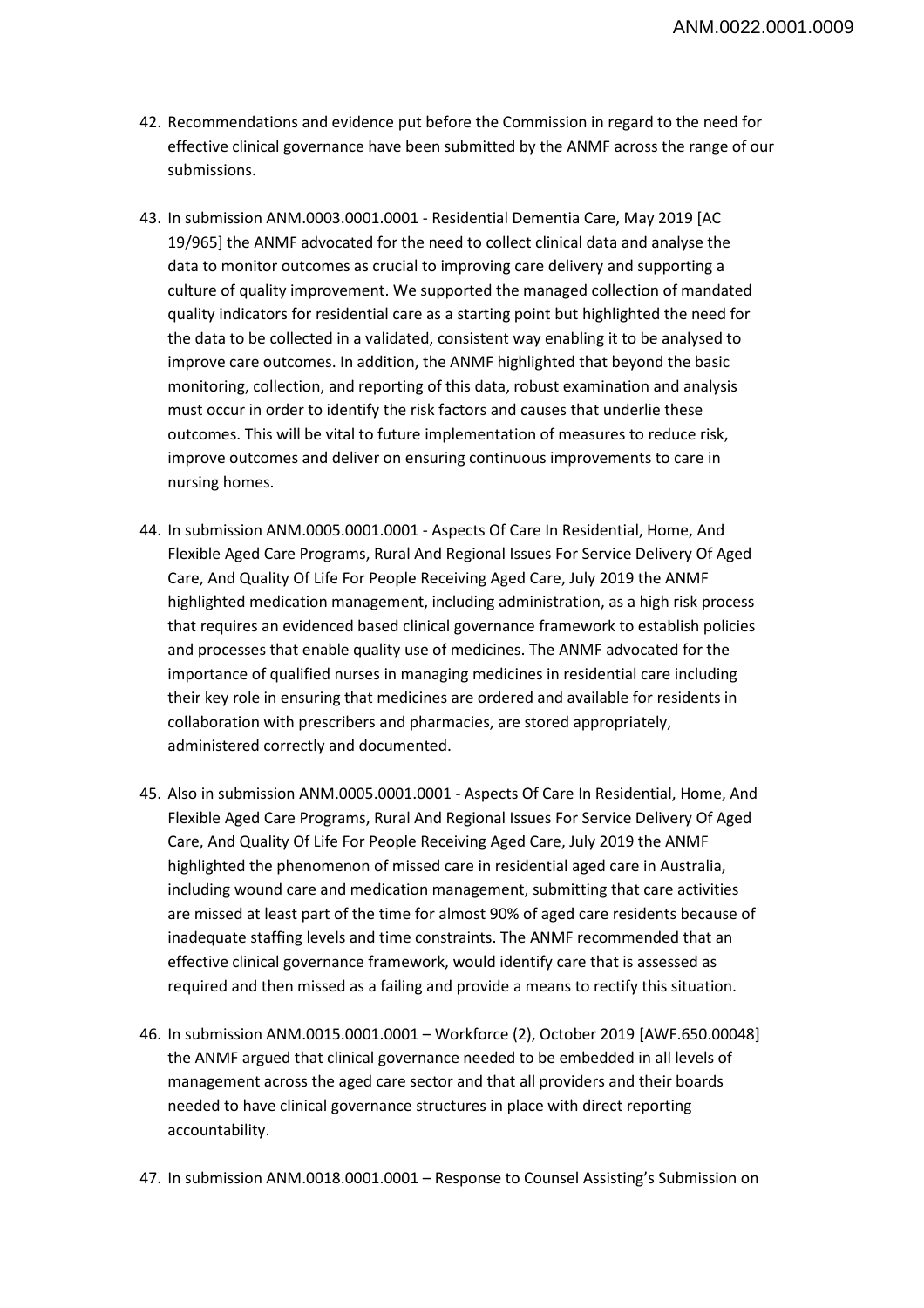Workforce, March 2020 [AWF.650.00108] the ANMF noted that a culture of safety, quality, and respect must come from the top. Strong leadership that is focused on the health, wellbeing, and safety of older people as well as the aged care workforce is critical. This is necessary at all levels, from providers to the industry, and at the level of government. The ANMF advocated for leadership and support from executive management, providers, industry, and government to ensure quality clinical leadership from the nursing workforce itself which would both contribute to improved safety and quality of care and to fostering a culture that in turn respects, values, and cares for older people.

- 48. In submission ANM.0020.0001.0001 In Relation to the Impact of Covid-19 in Aged Care, June 2020 [AWF.600.01786] the ANMF argued that effective clinical governance is enabled at nursing home level through strong, informed clinical leadership at the Provider Board level with a subsequent effect on the quality of care delivery. Given the particular focus of this submission, the ANMF recommended that a requirement for aged care providers and operators to guarantee appropriate clinical governance, including sufficient clinical expertise, would have increased the capacity for the sector to ensure infection control and prevention measures were fully understood and implemented. The continuing and unfolding COVID-19 outbreak in aged care demonstrates the life threatening shortfall of infection control expertise, and therefore appropriate clinical governance, across the aged care system.
- 49. The ANMF urges the Commission to take up our recommendations regarding both systemic clinical governance by the Aged Care Quality and Safety Commission and legislated requirements for clinical governance from all aged care providers, including demonstrated clinical leadership and expertise across all settings, as core actions to address the systemic problems and neglect prevalent in Australia's aged care sector.

#### *RECOMMENDATION 3: LEGISLATED TRANSPARENCY AND ACCOUNTABILITY MEASURES*

- 50. In evidence provided to the Commission, the ANMF has emphasised the critical need for much greater transparency and accountability across the aged care sector with regard to how funding of the sector is directed and how the sector is held accountable across a range of measures, including acquittal of funding and in broad terms accountability through regulation within the sector.
- 51. The ANMF has further submitted that both the Government and providers must be required to be transparent and accountable in relation to direct care funding. Aged care providers are not currently transparent regarding the staffing and skills mix of their facilities, or on how much they spend on other resources related to direct care provision, e.g. continence aids, medical equipment and supplies, and even nutrition. Yet, the public has a right to know that tax-payer provided subsidies to the sector are being directed to quality care provision.
- 52. Information as to how much each provider, and each site they operate, is funded and how they deploy that funding is essential information required to assess the performance of the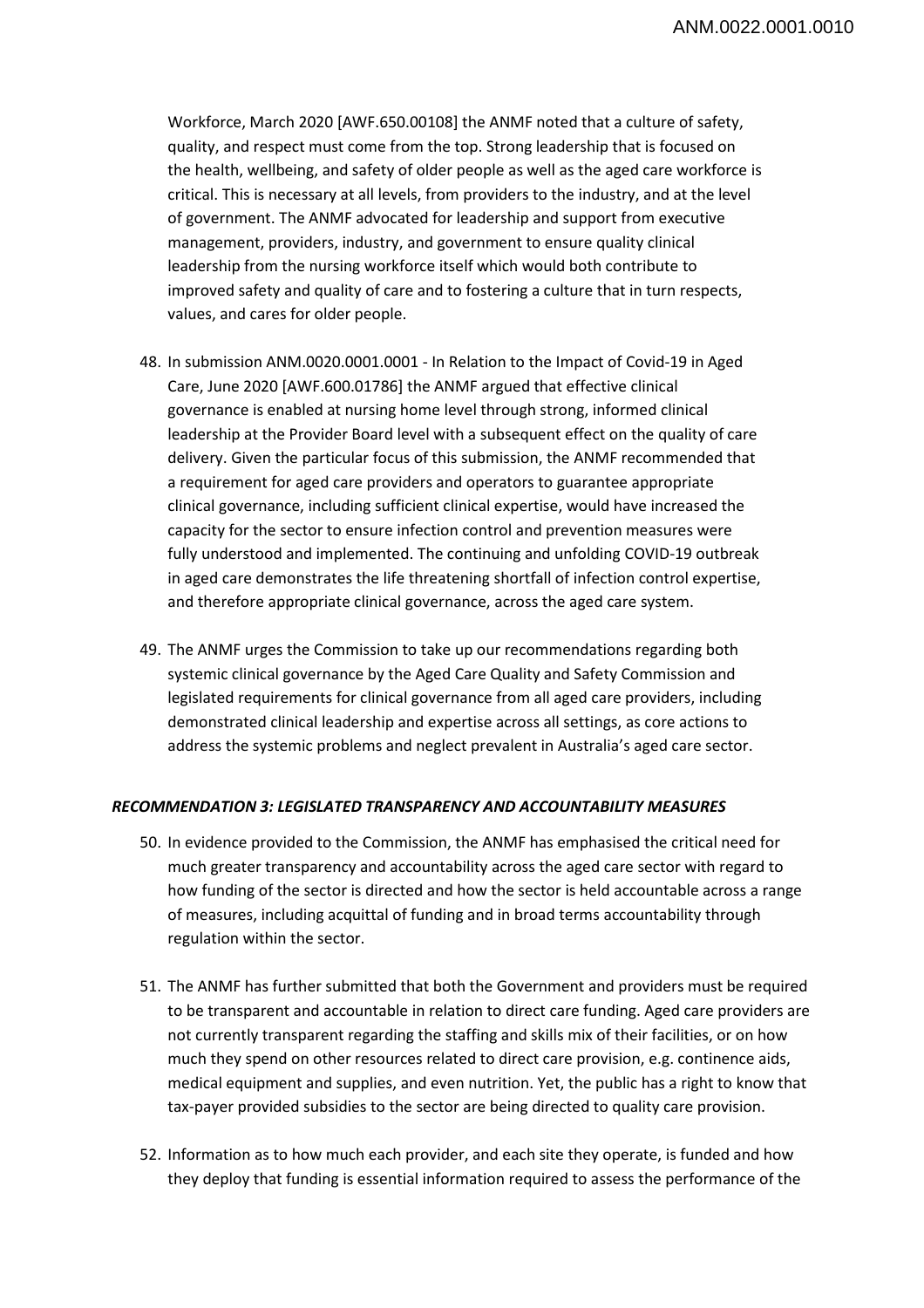provider and specific site. This is most important with respect to funding allocated for staffing levels and skills mix. Too often we have seen Government initiatives intended to improve funding for wages in the sector allocated without any discernible benefit to workers in aged care, nor any accountability for how those allocated funds have been expended.

- 53. The ANMF submits that to address this the Government must also be required to be more transparent as to the allocation of funds, identifying where the funds are directed, in particular funds allocated to provide direct care services. Providers at both the provider and site level must then be required to report how allocated funds have been acquitted. Transparency in funding will serve as an important measure for the public, consumers of residential aged care services, their families, the workforce and their representatives to have confidence in how tax-payer funded money is spent in the sector.
- 54. Transparency must be accompanied with accountability in funding. Not only should the level of funding allocated be visible, once allocated its expenditure must be reported and appropriately acquitted. A failure to acquit funds for the allocated purpose should carry consequences for future funding allocations.
- 55. The ANMF submits that the current aged care funding arrangements are no longer fit for purpose, do not reflect the actual costs of care using an efficient price/cost approach, and particularly, lack transparency and accountability on the part of aged care providers for funding expenditure. Given the increasing concerns regarding some providers' financial viability, particularly as this now seems to be used to justify staffing reductions, greater transparency of information is essential so that situations of genuine need can be differentiated from opportunistic behaviour during this critical time.
- 56. The ANMF recommends that the aged care sector must have legislated transparency and accountability measures, which should include the following at a minimum:
	- (a) Any allocation of additional funds to aged care providers must come with a clear mandate of accountability and transparency and that all funding provided for the purposes of direct care is the subject of accountability and acquittal arrangements such as if funds specified and allocated for care are not applied they are surrendered. To assist this funding must be linked to quality of care outcomes and determined through an evidence based methodology.
	- (b) Funding for wage costs must be demonstrated to have been used for that purpose and a failure to account for the use of tax-payer funds must have consequences. For example, any funds allocated to direct care not spent should be returned to government or deducted from the next round of funding. In addition, funding available for wages and conditions must be made clear to the bargaining parties during enterprise bargaining.
	- (c) An independent assessment body, which assesses and fixes funding by reference to independently assessed resident need, should be established.
	- (d) As a system steward, the Commonwealth must have explicit accountabilities around public reporting of data, funding and aged care outcomes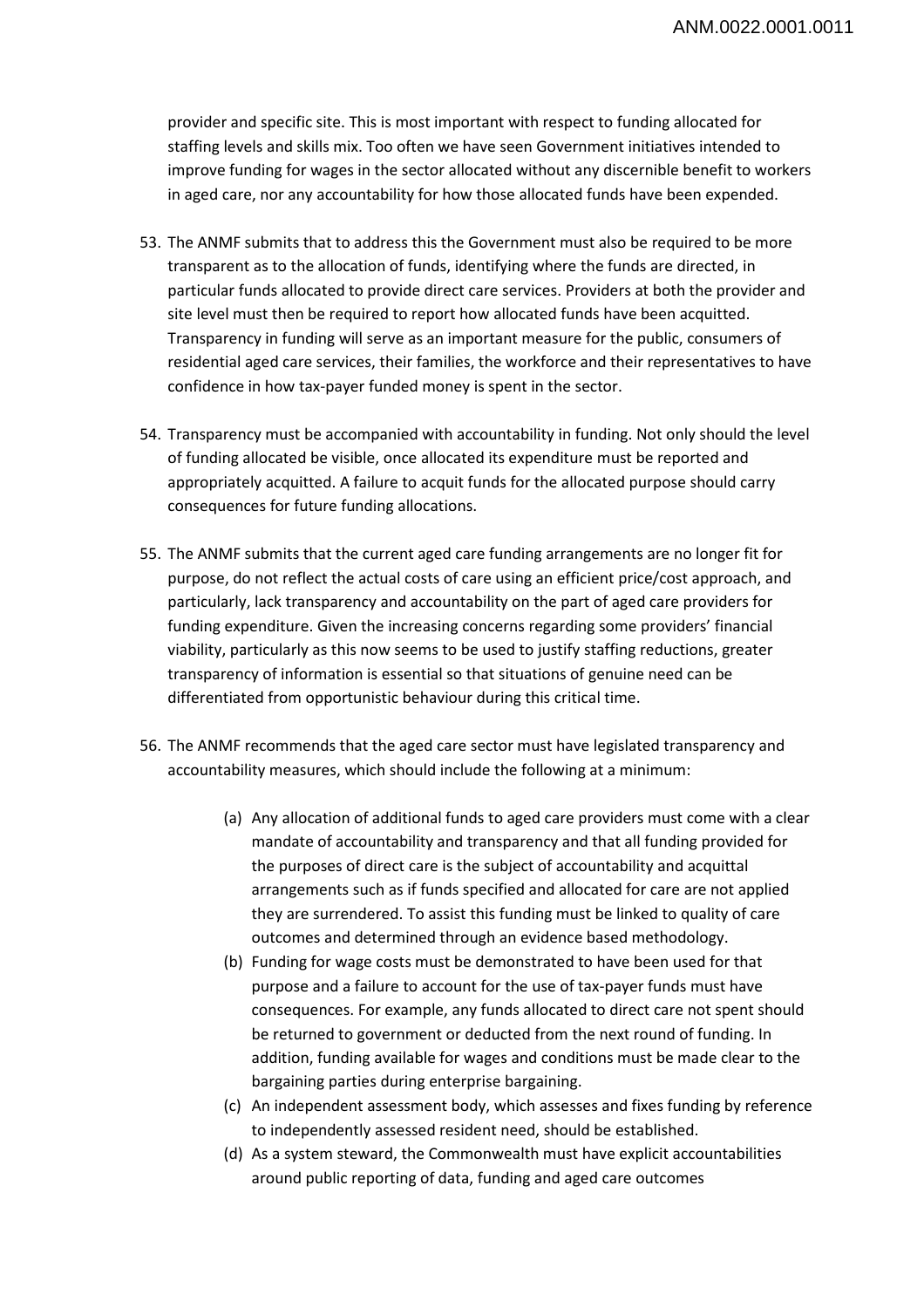- 57. Recommendations and evidence put before the Commission in regard to the need for increased transparency and accountability have been submitted by the ANMF across the range of our submissions.
- 58. In the Amended Statement of Annie Butler ANM.0001.0001.0001, January 2019 Ms Butler stated the ANFM has argued that better, more transparent staffing structures and requirements are necessary for providers to demonstrate to Government and the Australian community how taxpayers' money is directed to the delivery of safe care to all people in receipt of care.
- 59. In submission ANM.0002.0001.0001 Aged Care in the Home, March 2019 the ANMF noted members concerns that there was a lack of clarity about how funds allocated to providers and care agencies for the delivery of Home Care Packages is utilised. The extent to which funding is directed to administration of packages, rather than delivery of direct care services is unregulated and vulnerable to inconsistency in fees charged and overcharging. The way funding is allocated in home care packages requires greater scrutiny.
- 60. In submission ANM.0005.0001.0001 Aspects of care in residential, home and flexible aged care programs, rural and regional issues for service delivery of aged care, and quality of life for people receiving aged care, July 2019, the ANMF argued the current regulatory and funding arrangements in aged care are unsatisfactory because they encourage perverse outcomes that focus on financial accountability at the expense of clinical governance. The current funding arrangements fail to direct funding and accountability of public funding to the delivery of quality care.
- 61. In submission ANM.0006.0001.0001 Regulation of quality and safety in aged care and how aspects of the current system operate, different approaches to regulation (including in other sectors) and how regulation and oversight of quality and safety in aged care can be improved, August 2019, the ANMF noted that the current Aged Care Funding Instrument method of funding is under review and a replacement model under the Resource Utilisation and Classification Study (RUCS) is being developed. This has progressed in the intervening months, but the trial of the new model has been delayed. The ANMF largely supports the new model and considers it will improve transparency. The ANMF refers to the report 'All in the Family: Tax and Financial Practices of Australia's Largest Family Owned Aged Care Companies' report which examines the lack of transparency of private family owned facilities.
- 62. In submission ANM. 0013.0001.0001 Aged care workforce, October 2019 the ANMF outlined instances where the Government had allocated funding intended to improve wages in aged care. In each instance the allocation of funding and the methods put in place to direct funding to wages, for example the 2013 Workforce supplement, failed to deliver the intended result. This was elaborated on in detail in the evidence of Paul Gilbert at the Melbourne 3 Hearing at Gilbert Transcript P-5997:7-P 5998:12 and in WIT.0430.0001.0001 at 0021-0026. The workforce supplement was the first time government funding to improve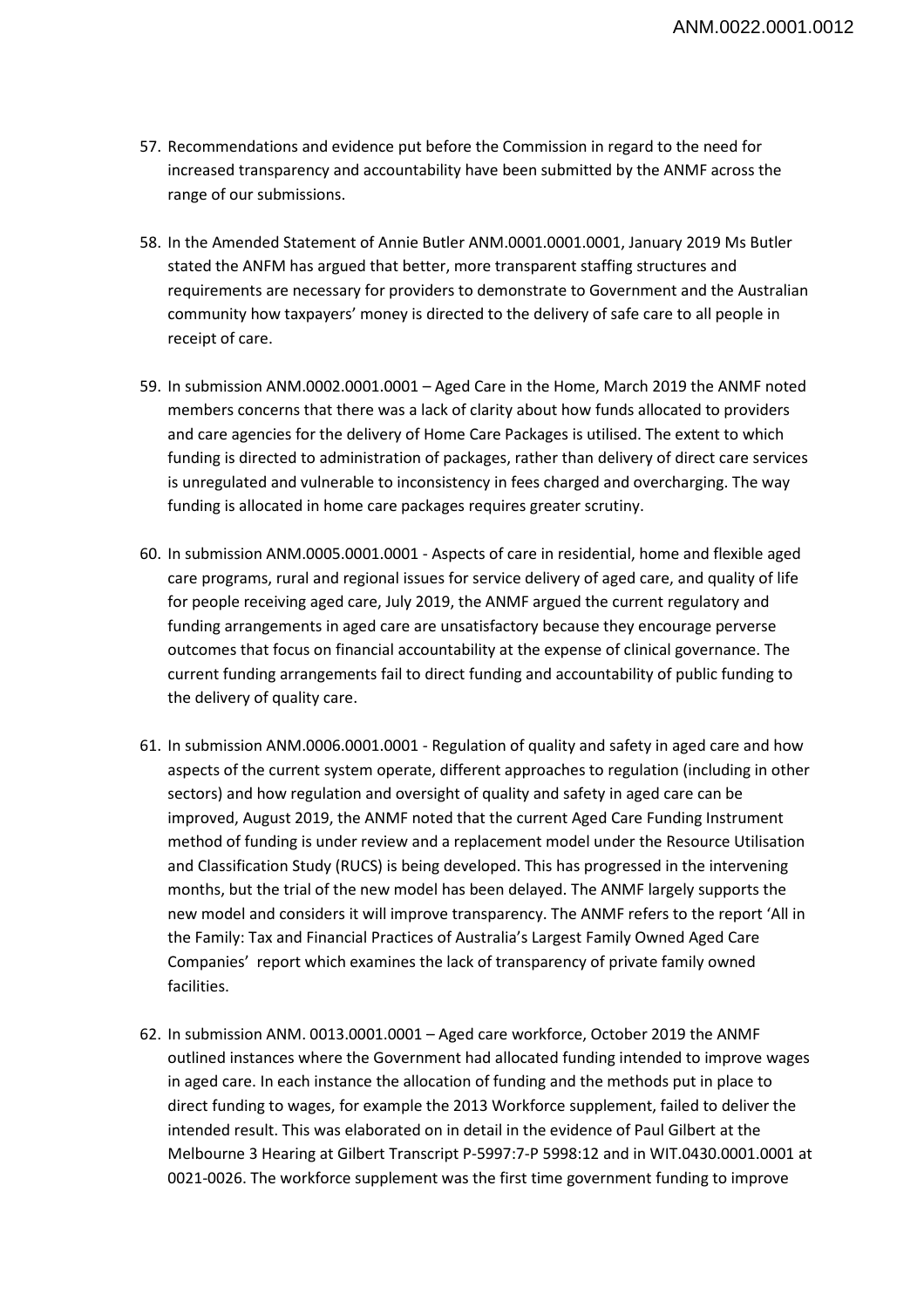the wages of the aged care workforce was guaranteed to be passed on to staff. However, due to Government shift in policy, the funding allocated to the workforce supplement was simply reabsorbed into general funding for providers with no tangible improvement for workers' wages.

- 63. In submission ANM. 0015.0001.0001 Workforce Submissions, October 2019 the ANMF reiterated that both the Government and providers must be required to be transparent and accountable in relation to direct care funding. The need for funding intended for wage costs must be demonstrated to have been used for that purpose.
- 64. In submission ANM.0019.0001.0001 ANMF's response to Counsel Assisting's submission on program redesign, March 2020 [AWF.665.00020] the ANMF supported the proposal put by Counsel Assisting that funding should be set by an independent authority on the basis of efficient standardised costs ascertained on regular intervals by an independent pricing authority. The ANMF submitted that an independent pricing authority should be charged with the responsibility not merely of fixing efficient standardised costs referable to minimum award prescribed terms and conditions or hard bargained supplements to award rates, but for fixing costs by reference to the needs for staff attraction and retention, training, wage parity with public sector nurses and similar factors.
- 65. Funds allocated in accordance with such pricing would then need to be reported and acquitted. As outlined in the Workforce Submission, this would involve transparent reporting of payroll details to be assessed against the purpose for which funds were allocated. This mechanism would provide some foundation for addressing staff wages, conditions and training and what has been identified in the course of the Workforce hearings as an intractable problem.
- 66. In submission ANM. 0020.0001.0001 in relation to the impact of COVID-19 in aged care, June 2020 the ANMF argued that while investment to support providers to cope with the additional demands and costs required to respond to the pandemic is needed, this funding must also be subject to transparency and accountability. This is particularly due to the known and pre-existing systemic issues regarding safety and quality in aged care, making this funding available to aged care providers without defining and regulating how or what the funds are used for runs the very real risk of this added funding not being used appropriately or effectively to protect vulnerable residents, staff, or residents' families and loved ones from potential infection. The ANMF expressed concern regarding the lack of any requirement from providers to demonstrate that their use this funding was directed to activities that would help protect and provide care to vulnerable older people such as through the employment of skilled staff.

## *RECOMMENDATION 4: ENSURE WORKFORCE CAPACITY AND CAPABILITY*

67. The fourth area of priority that the ANMF wishes to draw to the Commission's attention is the importance of ensuring the aged care workforce has an ongoing capacity and capability to provide high quality care and support to care recipients. This will only be achieved by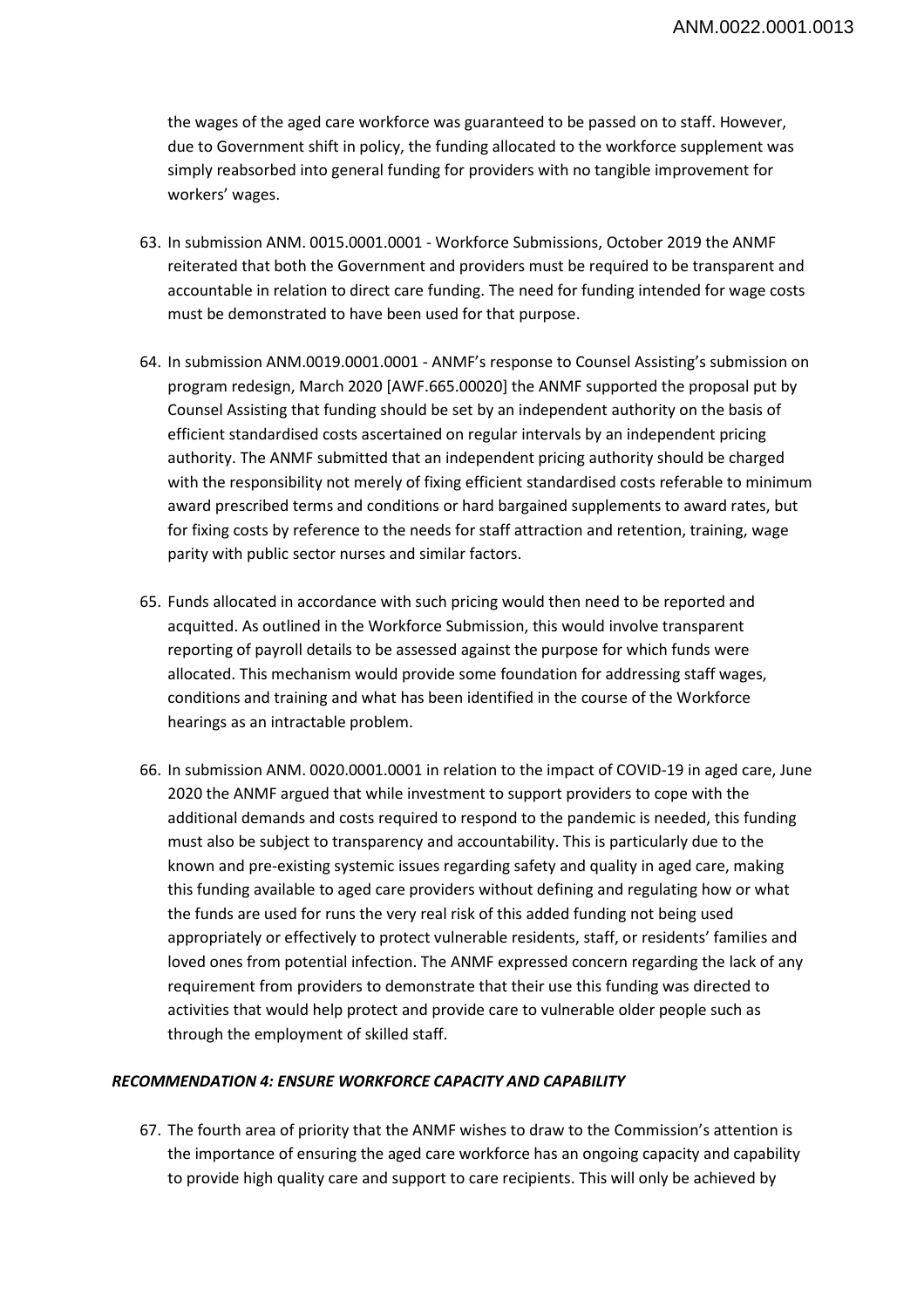improving the standing of workers in aged care through improved training, wages and conditions. The work must be valued by society as skilled, often complex and vital to ensuring the dignity, wellbeing and health of people residing in nursing homes are receiving care in other settings.

- 68. Working in aged care must be promoted as an attractive and rewarding career option and provide pathways for development and skills enhancement leading to better work. The entrenched view of care work being low skilled and inferior on the basis of being 'women's work' must be overturned. Within the sector, there is a prevalence of part-time and casual work. Many workers are compelled to work over multiple sites and/or for multiple employers to earn a living wage. This has resulted in a fragmented workforce that lacks industrial voice and is unable to provide consistent quality of care.
- 69. Further, in the last decade the composition of the direct care nursing workforce has changed, resulting in a loss of skill in the workforce and dilution of the capacity of registered nurses (RNs) and enrolled nurses (ENs) in aged care. This has occurred against a setting of increased age, co-morbidity and complex health conditions of people entering residential care. The need for RNs and ENs in the aged care sector as the population ages will only increase. The ANMF has submitted that an overall reduction in nursing numbers has had, and continues to have, direct implications for the quality and safety of care delivered.
- 70. Evidence before the Commission has consistently reported high workloads, unreasonable nurse to resident ratios, stress and occupational violence as commonplace. Wages in the aged care sector are low when compared to public sector nursing wages and many care workers are paid at award rates or only marginally above. These factors contribute to low morale, burn out, decisions to leave the sector and create barriers to recruitment to the sector. Further, they necessarily impact on the quality and safety of care provided.
- 71. The ANMF has submitted that the Commission should make the following recommendations in order to enhance the aged care workforce's capacity and capability to provide high quality care and support good quality of life to care recipients and make the aged care sector a more attractive and rewarding place to work:
	- (a) Wage outcomes for aged care workers must be improved to match public sector wages.
	- (b) The aged care sector should be supported to overcome the systemic barriers to achieving wage parity and improved working conditions.
	- (c) Safe work practices and design must be promoted
	- (d) Government funding of aged care must be transparent and accountable.
	- (e) Both Government and providers must demonstrate accountability with respect to funding allocated to wages.
	- (f) Funding must be linked to quality of care outcomes and determined through an evidence based methodology
	- (g) The aged care sector must be supported and promoted through policy and funding as an essential and valued part of the health sector. This is achieved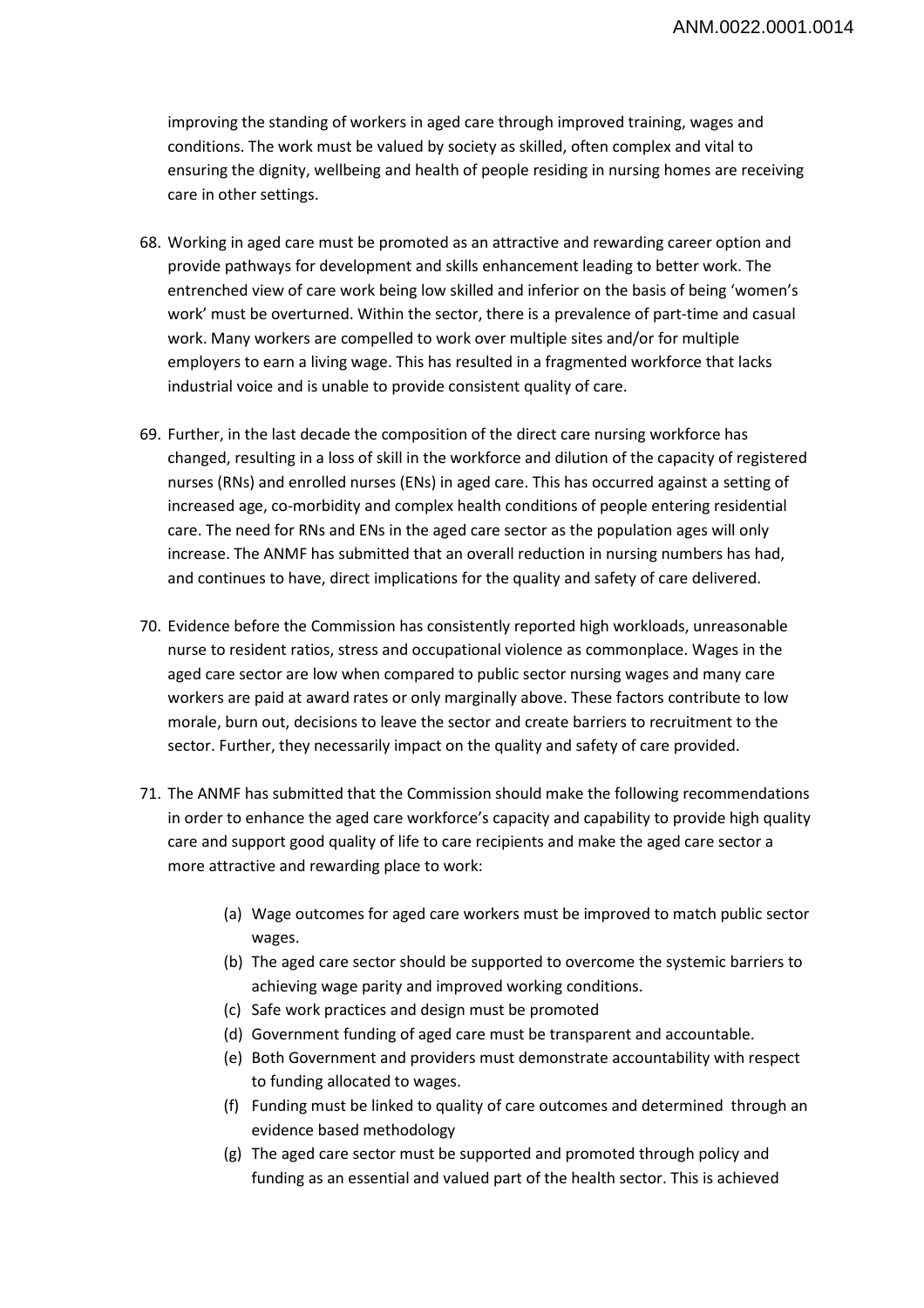through education pathways, transition to the workforce and career development.

- (h) Positive cultural perceptions of aging and elderly people and those who care for them must be promoted
- (i) The currently unregulated aged care workforce must become subject to minimum education and training standards and be regulated to ensure delivery of quality and safe care.
- 72. Recommendations and evidence put before the Commission in regard to ensuring workforce capacity and capability have been submitted by the ANMF across the range of our submissions.
- 73. In submission ANM.0013.0001.0001 Aged Care Workforce, October 2019 [AWF.600.01307], the ANMF provided detailed submissions focusing on the size and composition of the aged care workforce, the challenges in attracting and retaining aged care works and effective recruitment and retention in aged care. The need for training and education that prepares the workforce to deliver the care needs of residents in aged care is addressed in this submission.
- 74. In submission ANM.0015.0001.0001 Workforce Submissions, October 2019 [AWF.650.00048], the ANMF provided a response to Counsel Assisting's call for submissions on policy issues relating to determining and implementing minimum staffing levels and skills mix, options to resolve low remuneration and working conditions, how to raise the overall skill, knowledge and competence of the workforce and how to ensure service providers develop strong governance and the Commonwealth stewardship and leadership in the sector. The ANMF concluded that across all these areas significant and whole scale reform is required.
- 75. In submission ANM.0016.0001.0001 Interfaces between the Aged Care and the Health Care System, December 2019 the ANMF outlined the need for more nurse practitioners (NPs) in the aged care system, noting their capacity to fill multiple roles across the sector. The ANMF further argued that NPs would provide a rapid solution to a number of issues in residential aged care, including providing support and education for nurses and care workers, and improving residents' health outcomes and quality of life without the need for major restructuring in the sector.
- 76. In submission ANM.0018.0001.0001 ANMF response to Counsel Assisting's Submissions on Workforce [AWF.650.00108], the preliminary recommendations made by Counsel Assisting to the Royal Commission were largely supported by the ANMF, in particular that the most important measure to ensuring quality care in residential setting is by imposing requirements on the providers of that care to have minimum number of care staff in a mix that takes account of the care needs of residents.
- 77. The submission responded to a range of other measures proposed by Counsel Assisting, including the implementation of the Aged Care Workforce Strategy Taskforce Report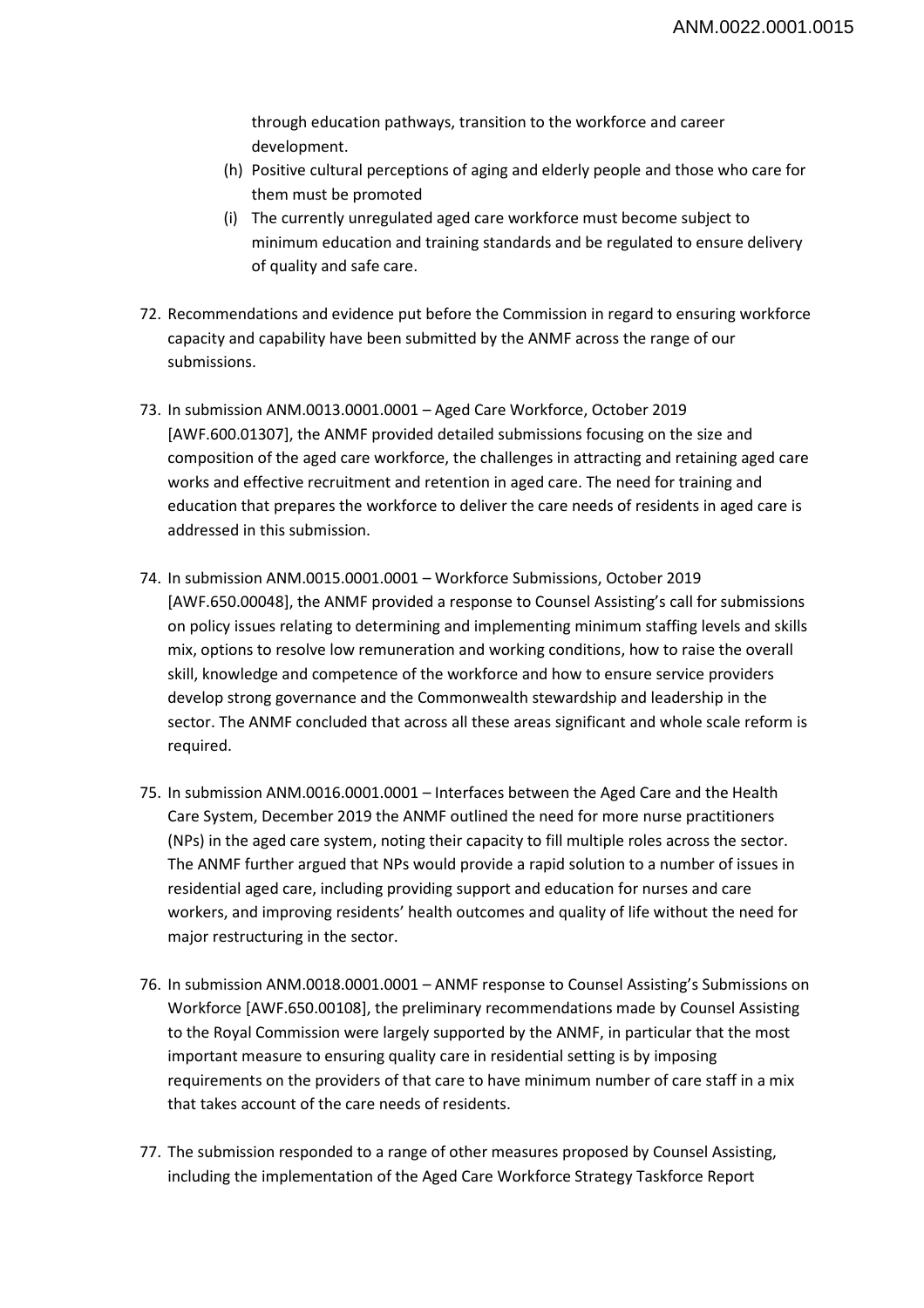recommendations. The ANMF broadly supports the recommendation, but noted the absence of a recommendation for minimum staffing levels. Recommendations to improve wages, qualifications and standards are supported, with the caution, however, that the approach must be holistic and avoid ad hoc measures that may lead to unintended consequences.

## *RECOMMENDATION 5: REGISTRATION FOR UNREGULATED CARERS*

- **78. The ANMF has further submitted that an important feature of ensuring the capacity and capability of the aged care workforce to deliver safe, quality care is to establish a registration scheme for unregulated aged care workers.**
- 79. The ANMF noted the benefits of registration of the nursing profession, which ensures RNs and ENs are adequately trained to enter the workforce, meet ongoing professional development requirements to maintain registration and are subject to investigation and sanction if reported for failing to meet professional conduct standards. By contrast, the ANMF submits that the lack of regulation of the care workforce increases the risks associated with substandard training, lack of ongoing training and development and lack of accountability for conduct that falls short of required standards.
- 80. The ANMF has addressed a range of options for the regulation of the currently unregulated care workforce in aged care at:
	- i) ANM.0006.0001.0010-13 : Regulation of Aged Care Workforce Submission;
	- ii) ANM.0013.0001.0018-19 : Aged Care Workforce Submission [AWF.600.01307];
	- iii) ANM.0015.0001.0029-31 : Workforce Submission [AWF.650.00048].
- 81. Any regulation that establishes a registration scheme for care workers must be designed to protect the public and residents of aged care. Any scheme must be accessible to the public so as to provide confidence that loved ones are being cared for by suitably trained and skilled people.

## *ADDITIONAL RECOMMENDATIONS*

- **82. In addition to the critical themes and priorities that the ANMF recommends to the Commission should be addressed in the Commission's final report outlined above, this final submission also highlights a range of other matters, addressed in our previous submissions, which will also be important in realising safe, quality care for all Australians.**
- 83. In submission ANM.0006.0001.0001 Regulation of quality and safety in aged care and how aspects of the current system operate, different approaches to regulation (including in other sectors) and how regulation and oversight of quality and safety in aged care can be improved, August 2019, the ANMF submitted our views of a range of key regulatory matters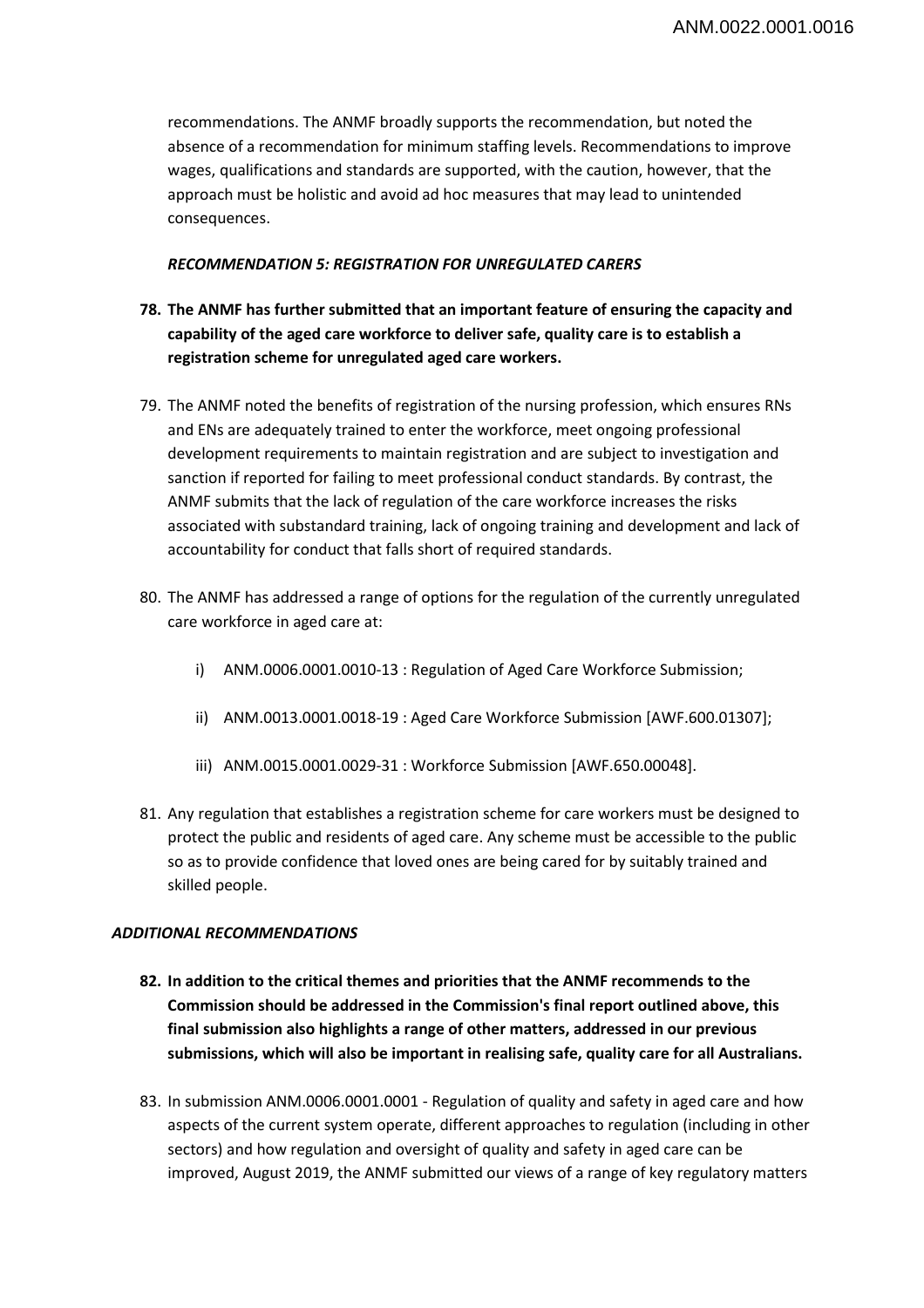and provided comment with regard to current progress on these matters. A summary is provided in paragraphs 84 – 88.

#### *Aged Care Quality Standards*

84. From 1 July 2019, new Aged Care Quality standards were introduced and providers required to report data on pressure injuries, use of restraint and unplanned weight loss. The ANMF supports these reporting requirements and recommends the Quality Indicator Program be continually assessed to ensure it is capturing the data effectively and it is being used to improve the quality of care.

#### *Serious Incident Response Schemes (SIRS)*

85. The ANMF made recommendations about the features of a serious incident response scheme. Since making that submission the Government has announced SIRS will be implemented from 1 July 2021. Many of the features have been adopted in the SIRS. The ANMF supports the ongoing measures to ensure all incidents that are indicative of failures in delivery of care, substandard care, neglect or abuse are reported. Reported incidents must be investigated, analysed and appropriate measures put in place to minimise or eliminate the risk of further incidents.

#### *Reportable Conduct Scheme*

86. In addition, the ANMF expressed support for a reportable conduct scheme. The ANMF considers the development of a reportable conduct scheme, with the ACQS Commission being the regulator for the scheme is an appropriate option to be explored. Such a scheme should have the safety and protection from the risk of harm of aged care recipients as its primary objective, but must also ensure procedural fairness for employees.

#### *Regulation and use of chemical and physical restraint*

- 87. The ANMF noted that the Quality of Care Amendment (Minimising the Use of Restraints) Principles 2019 was a welcome measure which will assist in identifying patterns of concern and should lead to earlier intervention, particularly where incidents of physical restraint appear to be excessive or unwarranted. Such a legislated response to what were alarming public revelations of improper conduct, does not detract from the critical need for appropriate staff numbers, skills and education and training to address the circumstances that give rise to such conduct.
- 88. The ANMF set out its concerns about the inconsistency of legislation governing the administration of medication across each state and territory, which creates inequity for aged care recipients in relation to the safeguards afforded to them. In addition, care workers are not regulated with respect to medication administration or medication management and there is no mandated perquisite training for care workers in pharmacokinetics and pharmacodynamics as there is for qualified nurses. The risks associated with mismanagement of medication administration can be high, particularly given the complex care needs of residents. The persistent nature of this issue suggests existing safeguards are insufficient to remove sustained risk to aged care recipients. The role of RNs and ENs in ensuring those risks are minimised is essential and must be supported by legislated staffing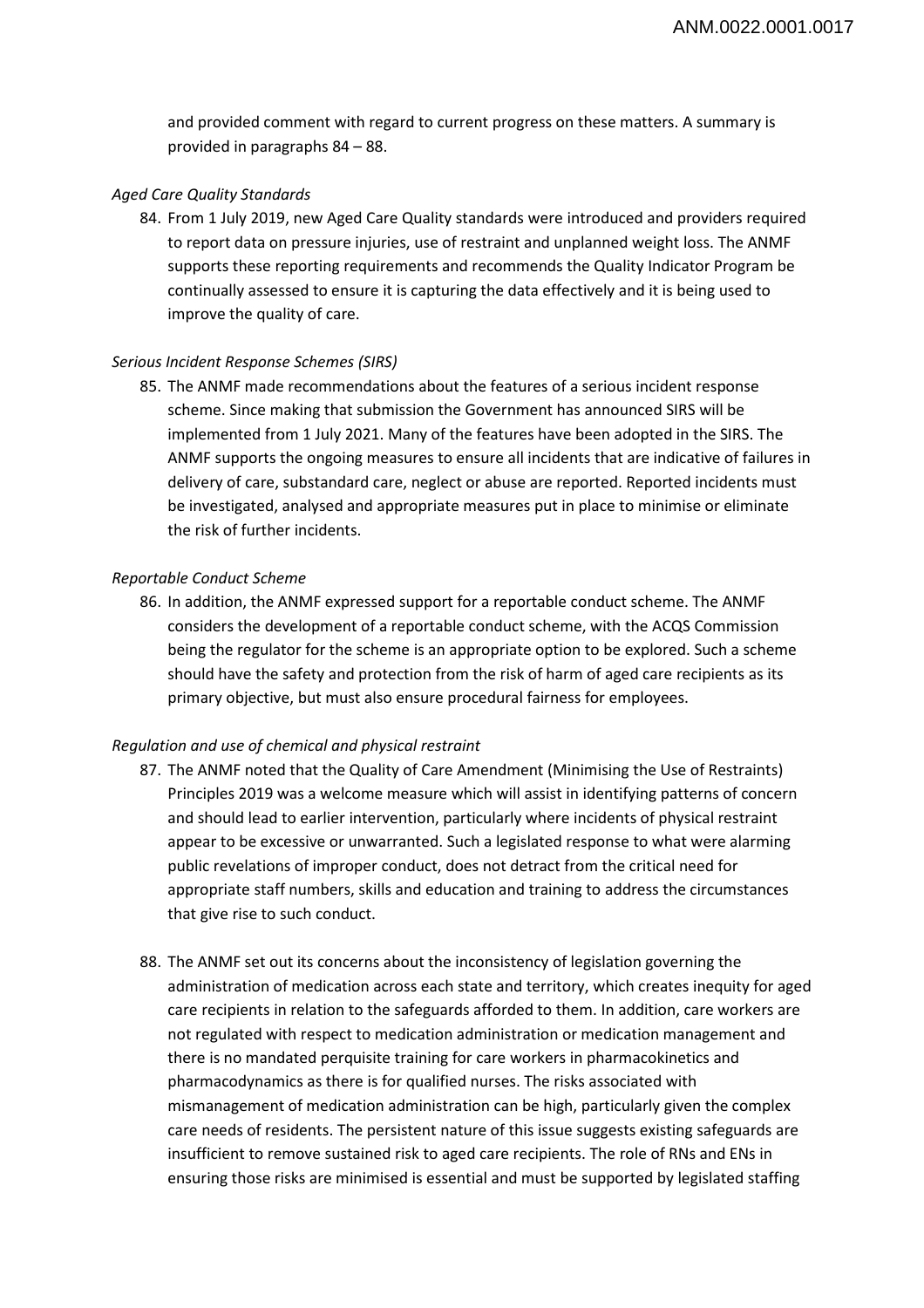levels and skills mix and federal legislation that can be consistently applied across all states and territories.

89. Paragraphs 90 - 94 set out the final range of other matters, as addressed in our previous submissions, which need to be considered and acted upon in realising safe, quality care for all Australians.

#### *Caring for Diverse Populations*

90. In submissions ANM.0004.0001.0001 - Person Centred Care, ANM.0012.0001.0001 - Diversity in Aged Care [AWF.600.01309], and ANM.0014.0001.0001 - Aged Care in Regional and Remote Areas [AWF.600.01356], the ANMF noted the importance of acknowledging diversity in meeting the personal care preferences and needs of individuals and communities to ensure safe, quality care.

#### *Dementia Care and Palliative Care*

91. In submissions ANM.0003.0001.0001 - Residential Dementia Care [AC 19/965], ANM.0004.0001.0001 - Person-Centred care, ANM.0005.001.0001 - Aspects of care in Residential, Home, and Flexible Aged Care Programs, Rural and Regional Issues for Service Delivery of Aged Care, and Quality of Life for People Receiving Aged Care, the ANMF advocated for the critical need to ensure specialist knowledge and skills in dementia and palliative care are embedded across the aged care workforce in order to improve the quality of care delivery across the aged care sector.

#### *Restorative Care and Reablement*

92. In submissions ANM.0005.0001.0000 - Aspects of Care in Residential, Home and Flexible Aged Care Programs, Rural and Regional Issues for Service Delivery of Aged Care, and Quality of Life for People Receiving Aged Care, and ANM.0017.0001.0001 - Aged care Program Redesign: Services for the Future [AWF.660.00041], the ANMF welcomed the Commission's emphasis on a need for greater focus on the provision of restorative care and advocated for strength and mobility programs to be made available, to facilitate improvement in condition and improve quality of life.

#### *Interfaces with health, disability, social service sectors*

93. In submissions ANM.0007.0001.0001 - Younger People in Residential Aged Care [AWF.600.01255] and ANM.0016.0001.0001 - Interfaces between the Aged Care System and the Health Care System, the ANMF advocated for the need for greatly improved integration between, particularly residential aged care and the acute care system and the need for more effective interfaces with disability and social service sectors as disability and mental health are often reasons for admission to RACFs at a younger age, and for people in this position to be supported through other more appropriate means.

#### *Nutrition and diet*

94. In submissions ANM.0003.0001.000 - Residential Dementia Care Nutrition [AC 19/965] and ANM.0005.0001.001 - Aspects of Care in Residential, Home and Flexible Aged Care Programs, Rural and Regional Issues for Service Delivery of Aged Care, and Quality of Life for People Receiving Aged Care, the ANMF emphasised the importance of nutrition and hydration in a person's quality of life and wellbeing.